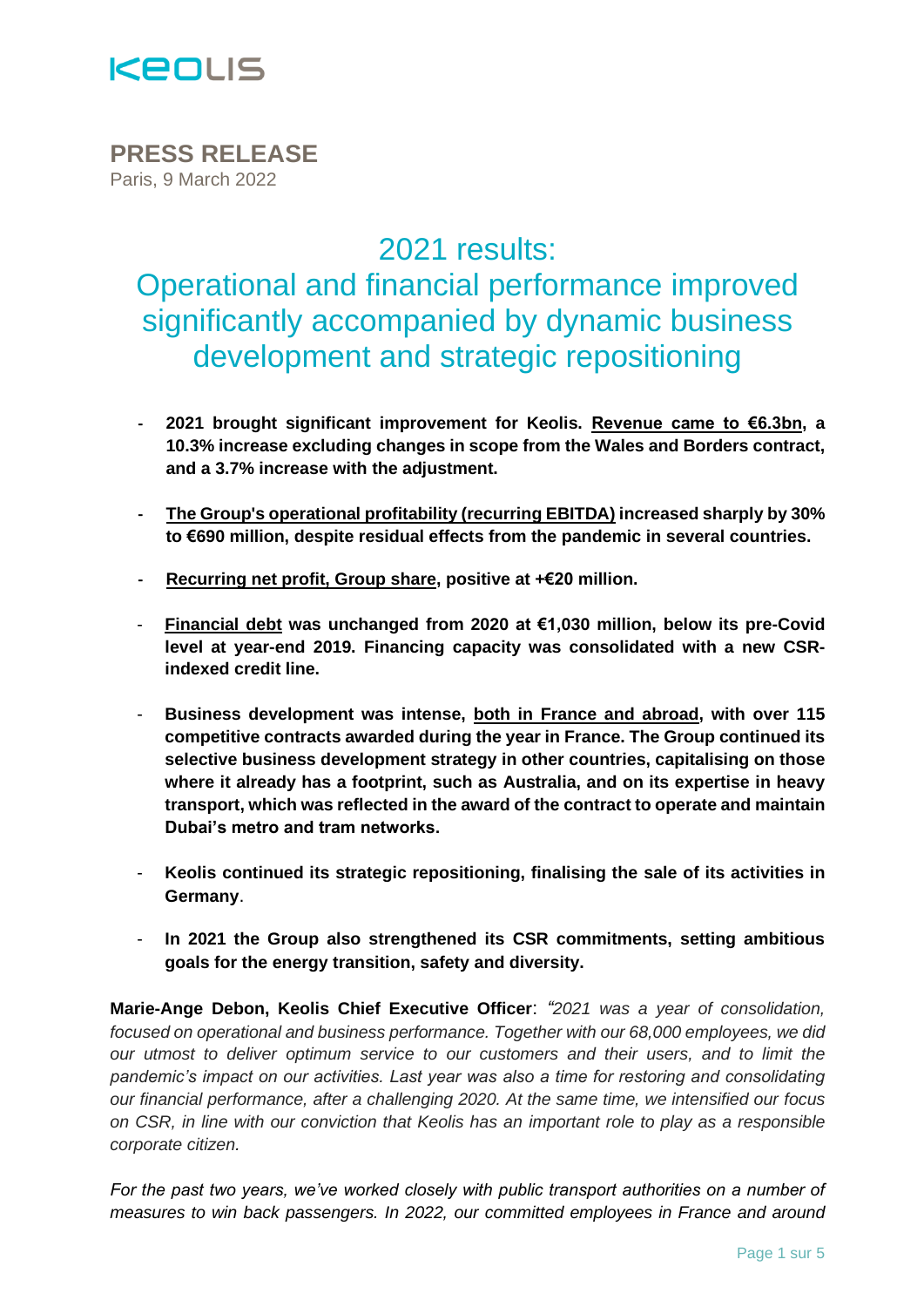

*the world will continue this campaign to offer an increasingly safe, smooth, effortless passenger experience. The prospect of fewer pandemic-related travel restrictions and the vital role of mobility in promoting regional development and fighting climate change are important reasons to look towards Keolis Group's future growth with confidence and optimism. Today more than ever, we're convinced that public transport is an essential public service and the cornerstone for building a more sustainable, more inclusive world."*

## **Operations return to profit with debt under control**

Group **revenues** totalled **€6.3 billion** in 2021, up 3.7% (+€225 million) from 2020. When adjusted for the Wales & Borders contract, the rise was 10.3%.

**Operating profit** (recurring EBITDA) grew sharply to **€690 million**, up 30% from €532 million in 2020. EBITDA/revenue margin was back to its pre-Covid level of 10.9%, up from 8.7% in 2020.

**Net profit, Group share** was +**€20 million,** compared with a net profit adjusted for exceptional operating items of -€101 million in 2020.

**Net financial debt** (excluding IFRS16) held steady, thanks to continued strict financial discipline and firm control of operational cash flow. It stood at **€1,030 million** compared with €1,034 million in 2020 and €1,121 million in 2019.

The **debt leverage ratio** (including IFRS16) came to **2.9x**, a sharp improvement from 2020 (-0.9) thanks to a rise in EBITDA, good control of working capital requirement, and investments. Financing capacity stood at €1 billion thanks in particular to a **new five-year, €600 million credit line indexed to sustainable development indicators** - a first for the Group.

At year-end the Group ended its operations in **[Germany](https://www.keolis.com/en/newsroom-en/press-releases/keolis-sells-its-activities-in-germany)**, in line with the new business development and profitability strategy adopted in 2020. Under an agreement with public transport authorities in North Rhine-Westphalia, the four rail networks previously run by Keolis in Germany have been operated by a new shareholder since 1 January 2022.

| €m                                     | 31 Dec 2021 | 31 Dec 2020 | Change<br>2021 / 2020 | 31 Dec 2019 | Change<br>2021 / 2019 |
|----------------------------------------|-------------|-------------|-----------------------|-------------|-----------------------|
| Revenues                               | 6,313       | 6,088       | 3.7%                  | 6,579       | $-4.04%$              |
| Recurring operating<br>profit (EBITDA) | 690         | 532         | 29.7%                 | 702         | $-2%$                 |
| Operating margin                       | 10.9%       | 8.7%        | 25.3%                 | 10.7%       | $+0.9%$               |
| Net profit, Group<br>share             | 20          | $-1011$     | N/A                   | $-72$       | N/A                   |
| Net debt                               | 1,030       | 1,034       | $-0.38%$              | 1,121       | $-8.1%$               |

<sup>&</sup>lt;sup>1</sup> Adjusted for extraordinary operating items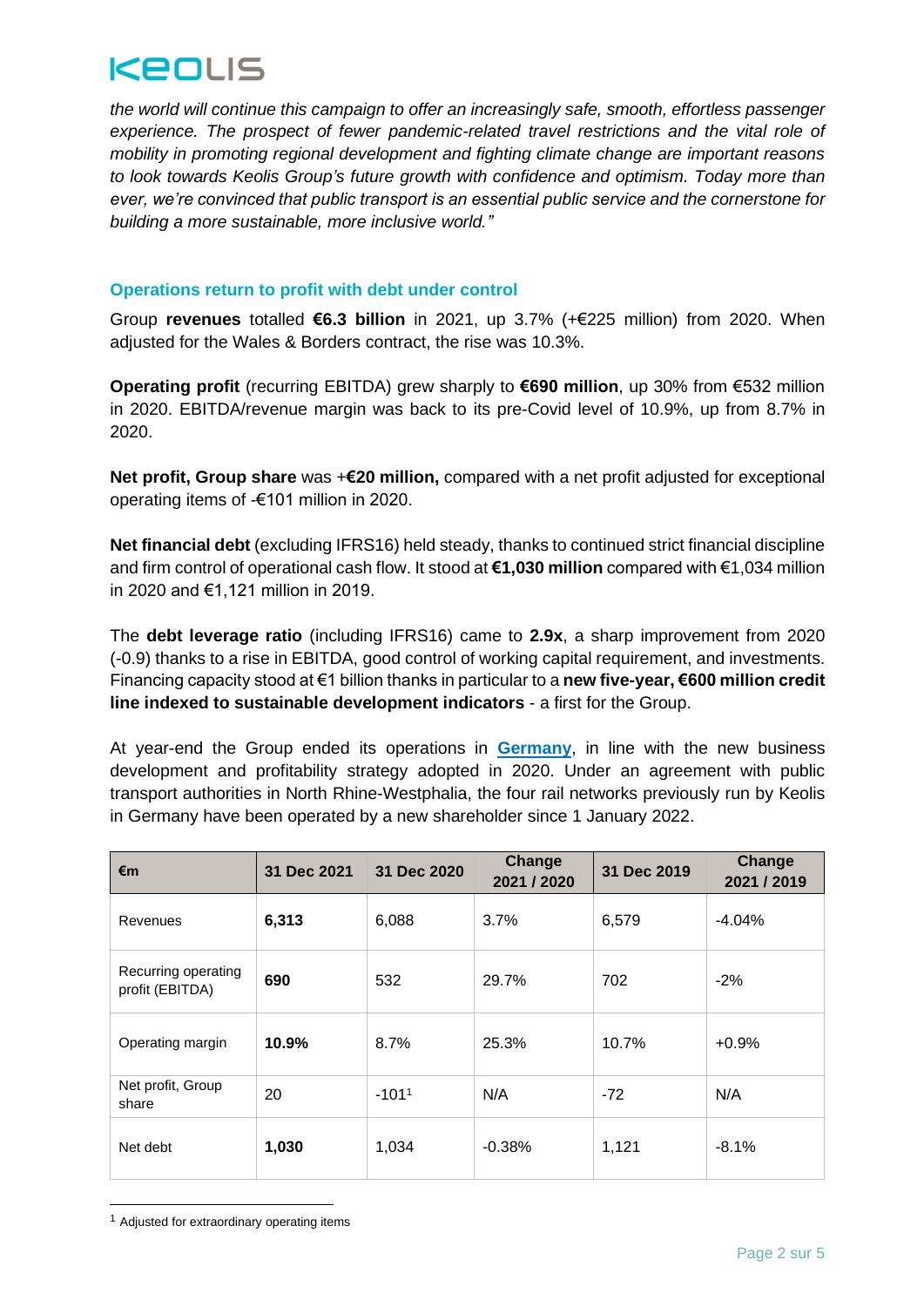# KEOLIS

## **Business development: Keolis won iconic contracts and successfully deployed network**

### **services in France and on international markets**

In France, calls for tender came at a brisk pace in 2021, due in part to market liberalisation in the Paris Region.

Keolis Group won many urban and interurban contracts in the Paris Region and elsewhere. Examples include bus networks in **[Argenteuil-Boucles de Seine and in Poissy-Les Mureaux](https://www.keolis.com/en/newsroom-en/press-releases/keolis-wins-two-contracts-to-operate-bus-networks-in-the-paris-ile-de-france-regi)**. Keolis also signed a contract for two lots of *ZOU!*, the regional transport network in the southeastern department of **[Alpes-Maritimes](https://www.keolis.com/en/newsroom-en/press-releases/france-keolis-wins-two-major-contracts-for-the-suburban-transport-network-in-the)**, which plans to have a fully electric bus fleet by 2023.

Elsewhere in France, Keolis won renewals of nearly all existing contracts in towns and cities, including **[Agen,](https://www.keolis.com/en/newsroom-en/press-releases/france-keolis-renewed-for-the-operations-of-the-mobility-in-the-agen-conurbation) [Alès,](https://www.keolis.com/en/newsroom-en/press-releases/keolis-obtains-the-renewal-of-the-public-transport-contract-in-ales-france) [Auch,](https://www.keolis.com/en/newsroom-en/press-releases/keolis-strengthens-its-mid-sized-city-footprint-with-the-public-transport-contrac) [Châteauroux,](https://www.keolis.com/en/newsroom-en/press-releases/france-keolis-renewed-to-operate-chateauroux-s-public-transport-network) Dreux**, **Fécamp**, **[Haguenau](https://www.keolis.com/en/newsroom-en/press-releases/france-keolis-renewed-to-operate-and-extend-public-transport-services-in-haguenau)** and **[Montluçon](https://www.keolis.com/en/newsroom-en/press-releases/keolis-wins-the-renewal-of-the-montlucon-contract-with-the-aim-of-strengthening-t)**. Keolis also consolidated its leading position in transporting people with reduced mobility by renewing contracts for dedicated services in Paris ("PAM75"), Lyon and Clermont-Ferrand.

The Group worked successfully to launch operations on several major networks. In April 2021, Keolis launched the **T9** tram linking Paris Porte-de-Choisy to Orly-Ville having won the first ever competition with other operators for a tram contract organised by Île-de-France Mobilités, the PTA for the Greater Paris region.

Contracts won in 2021 represent full-year revenues of **€304 million** and net income of **€65 million**.

On international markets, Keolis pursued a selective business development policy and scored a number of notable successes, including a contract in the United Arab Emirates to operate **[Dubai's](https://www.keolis.com/en/newsroom-en/press-releases/uae-keolis-begins-operations-of-its-new-contract-for-dubai-metro-and-tram-network)** automated metro and tram networks. Service started in September 2021, just a few days before the World Expo opened.

In Australia, Keolis won a contract to operate a fleet of over 400 buses near **[Sydney,](https://www.keolis.com/en/newsroom-en/press-releases/australia-keolis-began-operating-a-network-of-over-400-buses-in-greater-sydney)** and began service in October 2021. By the end of the contract, 125 vehicles will be converted to electric power. Momentum in Australia — a market representing revenues of over €700 million — was also reflected in the launch in January 2021 of rail operations in **[Adelaide](https://www.keolis.com/en/newsroom-en/press-releases/keolis-begins-operations-and-maintenance-of-adelaide-commuter-rail-in-south-austr)**, the Group's first rail network in the country.

In Sweden, Keolis won contracts in **[Gothenburg,](https://www.keolis.com/en/newsroom-en/press-releases/keolis-wins-its-first-100-electric-bus-contract-in-sweden)** to operate the first 100% electric-powered bus in the country, and in **[Uppsala County](https://www.keolis.com/en/newsroom-en/press-releases/keolis-remporte-un-nouveau-contrat-de-bus-a-energies-alternatives-en-suede-dans-l)** for a biodiesel- and biogas-powered bus network.

EFFIA, the Group's parking subsidiary, made a major push to shore up performance and competitiveness, despite a decline in demand. The year ended with a successful bid for a 20-year contract to manage parking facilities at **Rouen's University Hospital Centre**. At yearend 2021, EFFIA had a total of 272,000 parking places under management in France and Belgium.

### **Keolis Group's transformation continues**

#### *Stepping up innovation to improve the passenger experience and restore confidence*

Winning back passengers and restoring confidence in public transport are key priorities for Keolis. The Group is addressing these challenges by developing pioneering tools to measure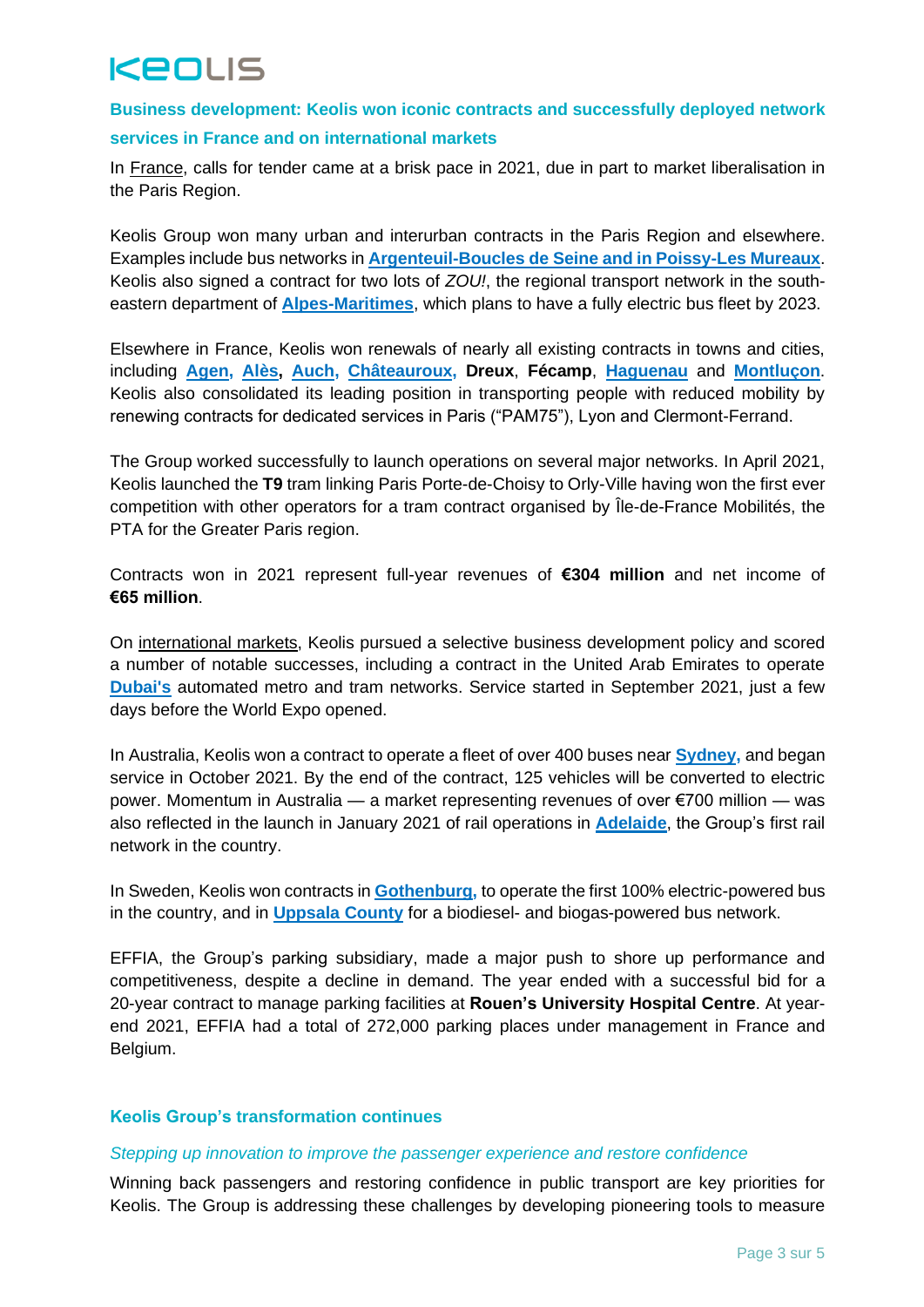## KEOLIS

mobility and ridership. Based on GPS and WiFI tracking technology, the *Dotpulse* (WiFI) and *Visiopulse* (GPS) systems are now used by transport networks in Rennes, Nancy and Melbourne.

Innovation also helps deliver service to **people with special needs**, making public transport more inclusive and accessible. Examples include NaviLens next-generation QR codes to facilitate wayfinding for the visually impaired now being tested in Versailles and Bordeaux

## *Boosting operational excellence with robust action plans for maintenance, operations and purchasing*

To manage and maintain assets such as rolling stock, infrastructure, systems, premises, stations and more, Keolis has stepped up deployment of Maintenance 4.0 solutions using digital technologies. It is actively working towards ISO 55001 certification in **Dubai** and elsewhere.

In 2021, the Group signed new **framework agreements** to support the energy transition, most notably for purchases of new rolling stock powered by alternative energies, CNG infrastructure and electric charging equipment.

## *Ongoing commitment to the energy transition*

Working hand-in-hand with public transport authorities to accelerate the energy transition, Keolis continues to plan and roll out low-carbon transport services. Examples include a second 100% electric BRT line on the **Basque coast** that started up in April 2021 and laying the groundwork for a hydrogen cell-powered bus service in Dijon. The Group also launched a new biofuelpowered bus network linking **[Gothenburg and Borås](https://www.keolis.com/en/newsroom-en/press-releases/keolis-begins-operating-alternative-energy-double-decker-buses-in-sweden)** in Sweden, and rolled out 20 electric buses in **Odense** in May. In the US, it began operating fleets of hydrogen buses in **Las Vegas** (Nevada) and **Foothill** (California).

As part of its active contribution to promoting sustainable mobility, the Group has set three major goals for 2030:

- **Reduce intensity of greenhouse gas emissions per kilometre by 30%** from the 2019 baseline, across all transport modes operated by Keolis
- **Triple the share of kilometres powered by alternative energies to diesel** for Group buses and coaches
- **Raise the share of revenue covered by the ISO 14001 environmental management system from 44% to 80%.**

### *Ambitious CSR policy*

In 2021, Keolis adopted a **corporate purpose** that places CSR at the heart of its strategy**.** The Group's new transformation programme, **Keolis Way,** and a set of ambitious targets will put this new purpose into practice in key areas:

- gender equality and diversity, including:
	- $\circ$  increasing the percentage of women in its workforce to over 24% by 2025, up from 21.7% in 2020
	- o covering over 95% of all employees with GEEIS certification, up from 87% in 2020 (Gender Equality European & International Standard)